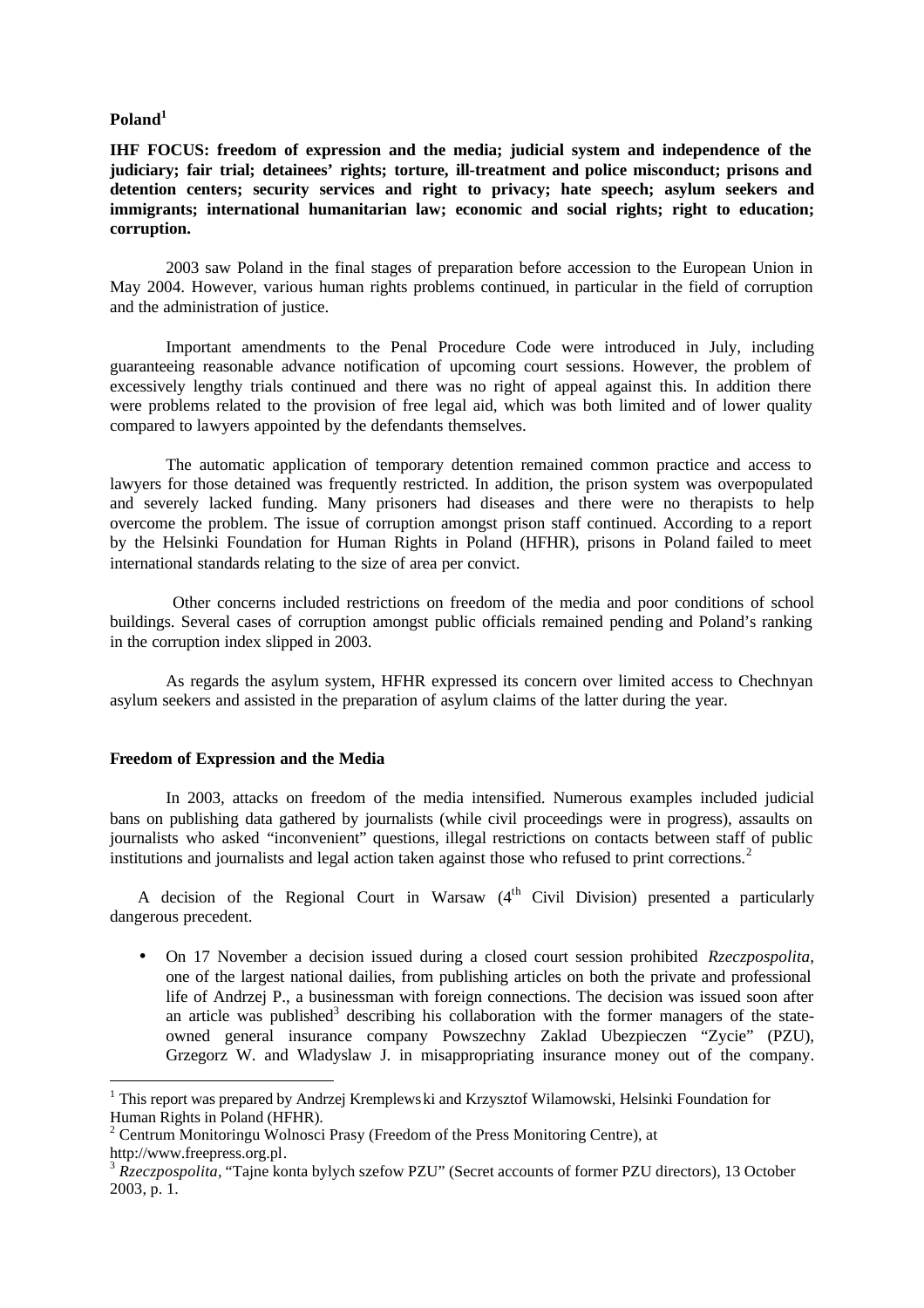Publishing was banned throughout the lawsuit against *Rzeczpospolita* brought by Andrzej P., and due to the lengthy nature of court proceedings in the country, the ban could last for several years. On 29 October, however, another judge from the court<sup>4</sup> had stated that the demand to ban publishing information about Andrzej P. and his family was too vague and too farreaching. The court's decision to ban publishing provoked immediate reactions both in national and foreign circles and was criticized not only by journalist organizations, but also by the ombudsman. On 18 November, *Gazeta Wyborcza* (another national daily) offered its columns to *Rzeczpospolita* journalists, encouraging them to publish material about Andrzej P.<sup>5</sup> A few days later *Gazeta Wyborcza* reported that the Prosecutors' Office in Warsaw would be party to the civil proceedings brought by Andrzej P. against *Rzeczpospolita*<sup>6</sup> and would take into account *Rzeczpospolita*'s motion to overrule the ban. *Gazeta Wyborcza* quoted an excerpt from the 8 December declaration of the International Federation of Journalists, which accused the Polish government of attacking *Rzeczpospolita* reporters.<sup>7</sup> The case was pending at the Warsaw Court of Appeal as of the time of writing.

• At the beginning of 2003, the District Prosecutor in Brzeg (Lower Silesia) lodged an indictment against a well-known journalist from the region, Marian Maciejewski, who had conducted numerous investigations into and was the author of several articles on corruption and malpractice amongst judges, prosecutors and court bailiffs in Lower Silesia. Maciejewski was indicted at the request of the president of the Regional Court in Wroclaw and one of the prosecutors from the Regional Prosecutor's Office who viewed Maciejewski's articles as harmful to their reputation. They felt especially offended by one article<sup>8</sup>, which described the criminal practices of court bailiffs and the inaction of both the supervising judges and of the prosecutor, who was carrying out an investigation into their behavior. Since April 2003, at the request of the allegedly wronged prosecutor, the proceedings have taken place *in camera*. In December 2003, the trial was far from nearing completion, due *inter alia* to the fact that the court only fixed dates for hearings every 6-10 weeks.

On a positive note, a Supreme Court judgment on 2 June<sup>9</sup> overruled a judgment in another press affair, where the editor-in-chief of the biweekly *Panorama Mazurska* was found guilty by the District Court in Biskupiec (and subsequently by the Regional Court in Olsztyn) of libel against the District Governor of Wegrow for publishing the headlines "One-Armed Bandit" and "In Secret Services of His… Majesty." The Supreme Court stated that freedom of speech should never be separated from freedom of the media, which is the *sine qua non* condition for public criticism. It further argued that the ruling was based on European Court of Human Rights (ECtHR) case law, which sanctions the use of exaggerated statements by journalists on the reasoning that public officials must endure harsher criticism than ordinary persons.

## **Judicial System and Independence of the Judiciary**

*Amendments to the Penal Procedure Code*

<sup>&</sup>lt;sup>4</sup> Rzeczpospolita (B. Kittel), "Dlaczego sad chroni aferzyste" (Why does the court protect the swindlers?), No. 274, 25 November 2003, p. 1.

<sup>5</sup> P. Stasinski, "Zapraszamy kolegow z 'Rzepy'"(We'll invite colleagues from 'Rzepa'), in *Gazeta Wyborcza*  (GW), No. 275, 26 November 2003, p. 1.

<sup>6</sup> *GW,* "Prokuratura wchodzi do gry" (Prosecutor's Office comes into the game), No. 277, 28 November 2003, p. 7. 7 "Nie kneblujcie" (Do not gag), *GW*, No. 287, 10 December 2003, p. 2.

<sup>8</sup> *Gazeta Dolnoslaska*,"Falszywe spojrzenie dolnoslaskiej Temidy. Zlodzieje w wymiarze sprawiedliwosci"

<sup>(</sup>Corruption of the Lower-Silesian Temida. Thieves within the system of justice), No. 275, 25 November 2003,  $\frac{p.8}{9}$ 

Judgment of the Supreme Court, 2 July 2003, III KK 161/03, unpublished.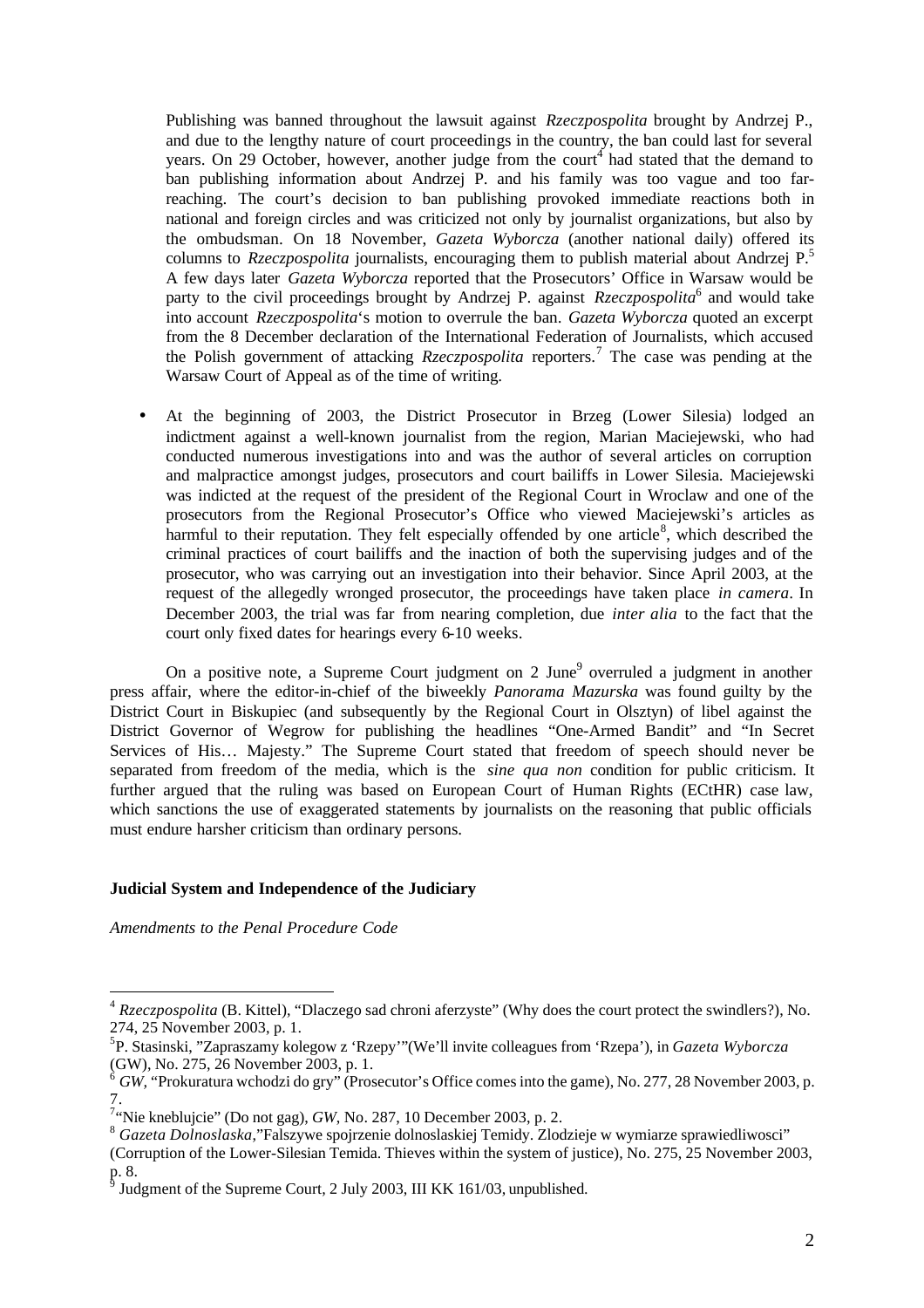Six years after the new Penal Procedure Code entered into force, 2003 saw some of the most important changes finally introduced into the Polish penal procedure. The code was amended by the Act of 10 January, which entered into force on 1 July 2003.

One important change related to the notification of parties to a legal case of upcoming court sessions. In order to adapt the regulations of the Penal Procedure Code both to the Constitution and to the case-law of the Constitutional Tribunal,  $^{10}$  the act introduced two changes: the possibility of leaving a notification (so-called advice note) in the addressee's mailbox and an order stating that an additional notification should be sent if the letter is not collected within seven days, thereby extending the period of collection to 14 days. In the light of this regulation, after 14 days the letter shall be considered delivered, even if the addressee failed to collect it. While the reform lengthened and slowed down the proceedings, it conformed to constitutional provisions regarding the right to be informed in an adequate manner of upcoming trials. Moreover, letters could also be delivered by "other entities dealing in mail delivery" and the use of fax or electronic mail speeded up the process.

The penal procedure regulations were also adapted, if only in part, to provisions in the European Convention for the Protection of Human Rights and Fundamental Freedoms (ECHR) regarding the right to use an interpreter.<sup>11</sup> In cases where the defendant does not have a good command of Polish, he is given free interpreting services<sup>12</sup>

Furthermore, the amendments broadened the ban on active extradition by including a provision that prohibits extradition in cases where there is a justified concern that the person would be sentenced to death or subjected to torture in the receiving country.<sup>13</sup> So-called simplified extradition (article 603a of the Penal Procedure Code) was also introduced, to cover situations where the person who is subject to extradition agrees to it or relinquishes his/her rights that limit the possibility of expulsion.

The act also introduced a special procedure concerning the treatment of persons imprisoned abroad but extradited to Poland to testify. In order to adjust the regulations to the provisions of the European Convention on Extradition, the pre-extradition detention period was extended to 40 days and the time to leave Polish territory by the expelled person was shortened to 45 days. Under the amended regulations, international tribunals received greater authority as far as legal actions within the Polish territory are concerned. Furthermore, in the case of concurrent jurisdiction of Polish and international tribunal authorities, the latter is given precedence.<sup>14</sup>

In general, other amendments aimed at simplifying and shortening the duration of proceedings. The HFHR argued, however, that the reform will not significantly improve procedures, unless appropriate action to improve the efficiency of both the police and the justice system are taken. The lack of effective measures of appeal against unjustifiably long court proceedings should be considered the biggest loophole. Since the ECtHR ruling in the case of *Kudla v. Poland*<sup>15</sup> over three years ago, no effective measures for seeking damages for unjustifiably long court proceedings have been established. As a result, the possibility of bringing a civil suit on the basis of article 417 of the Civil Code, which set the liability of the Treasury for the damage caused by a public authority, remained unsatisfactory as the case can still last a number of years. At the end of 2003, the Ministry of Justice drafted amendments to the law enabling those who consider themselves harmed by the length

<sup>&</sup>lt;sup>10</sup> Judgment of the Constitutional Tribunal, 17 September 2002, SK 35/01.

<sup>&</sup>lt;sup>11</sup> Article 6, section 1(e).

<sup>&</sup>lt;sup>12</sup> Article 72 of the Penal Procedure Code. T. Grzegorczyk, "Wybrane zagadnienia najnowszej nowelizacji procedury karnej" (Selected issues of the latest amendment of the penal procedure), in *Panstwo i Prawo,* No. 8, 2003, p. 7.

 $13$  Article 606, section 1, point 6,7.

 $14$  Article 616, sections 3-6.

<sup>&</sup>lt;sup>15</sup> *Kudla v. Poland*, Application No. 30210/96, Judgment of the ECtHR, 26 October 2000, Strasbourg at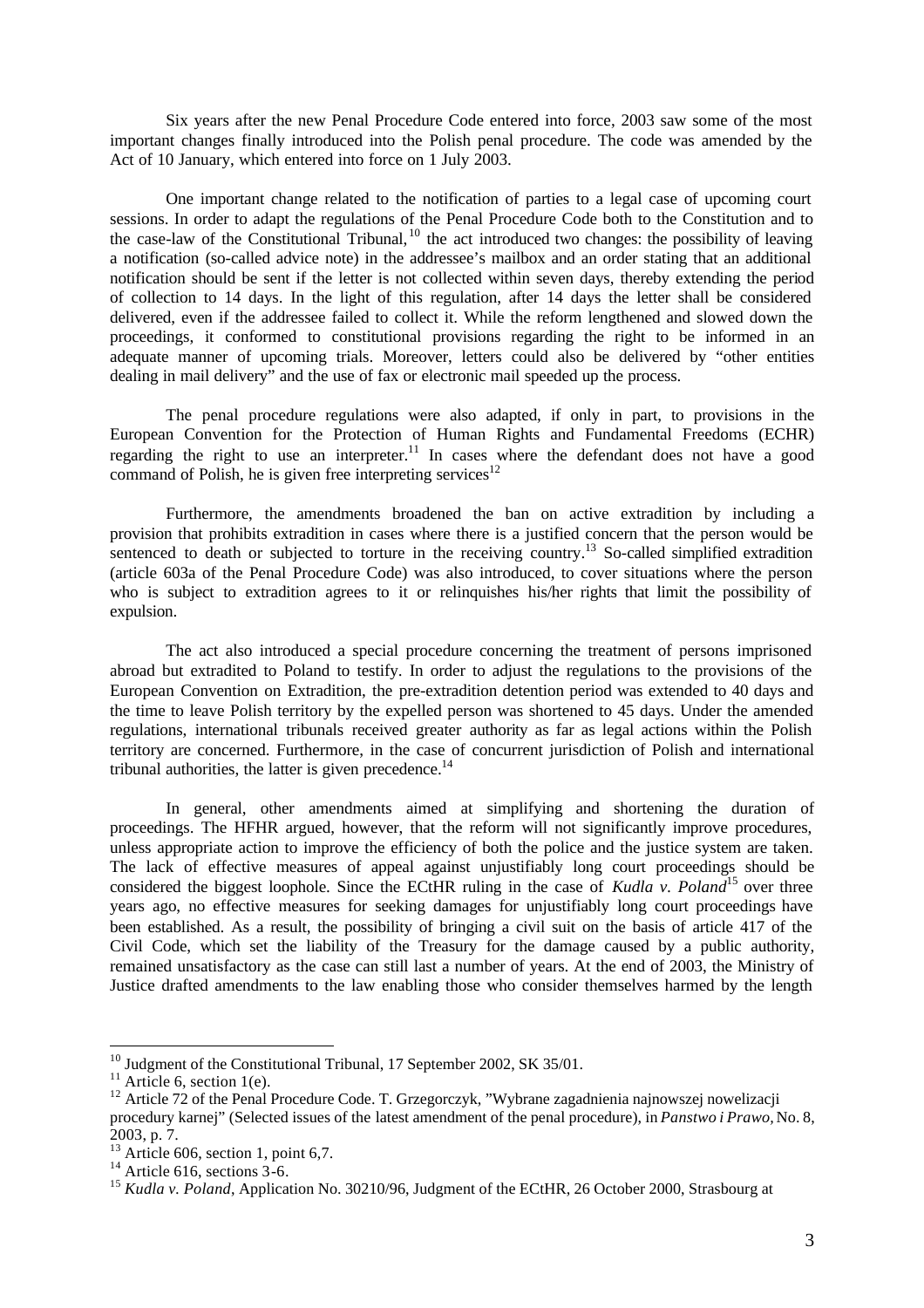of court proceedings to lodge a complaint. It was not certain, however, when this would be submitted to parliament.

# *Administrative Courts*

In 2003, no new changes were introduced in the Civil Procedure Code to speed up the procedure.

On 1 January 2004, Polish administrative courts began to function in accordance with new regulations. The existing Supreme Administrative Court will be supported by regional administrative courts, which will serve as courts of first instance.<sup>16</sup> On the one hand, this solution constitutes a guarantee of the right to a fair trial, especially in the context of articles 5 (right to liberty and security of person) and 13 (effective remedy) of the ECHR. On the other hand, taking into consideration the present length of court proceedings, the two-instance lawsuit before administrative courts may lead to even longer court proceedings, constituting a breach of article 6 of the ECHR (fair trial).

# *Access to Legal Assistance*

One of the issues widely discussed over the last few years was the problem of access to free as well as paid legal assistance. According to an HFHR report,  $^{17}$  between 1991 and 2001 the number of lawsuits filed increased from 2.7 to 8.4 million, i.e., by almost three hundred percent. Meanwhile, the number of attorneys only increased by about five percent (from 6,900 in 1990 to 7,200 in 2001), while the number of legal advisers remained almost the same as in 1997.

It was thus impossible to provide all those in need with appropriate legal assistance. Moreover, such a small number of attorneys resulted in the fact that their fees were too high for ordinary people to afford.

As of the end of 2003, amendments to the Law Governing the Bar and the Law on Legal Advisers were being drafted. One of the aims of the amendments was to change the recruitment procedures to the apprenticeship at the Bar and at Legal Advisers. The draft amendments met with strong resistance from both corners. This was due to the fact that recruitment to the Bar was allegedly unfair and that family connections and other similar factors tended to be decisive. In fact, the President of the Polish Bar Council (*Naczelna Rada Adwokacka*), attorney Stanislaw Rymar openly stated that a child from a family of lawyers is better prepared to fulfill the role of an attorney.<sup>18</sup>

However, a ruling by the Constitutional Tribunal on 26 November,  $19$  clearly opened the way toward an improvement in access to legal aid. The ruling made it possible for law school graduates, even if they did not hold a license to work as an attorney or a legal adviser, to provide legal assistance (both free and paid). The substantial difference between non-attorneys and non-legal-advisers and those who had the necessary licenses was—according to the Constitutional Tribunal—the fact that only those with a license had the right to represent someone before court.

The quality of the services provided by a lawyer of one's own choice or one appointed by the court was also a subject of dispute. The HFHR report pointed out that even amongst attorneys there was a widespread belief that the quality of services rendered by appointed attorneys was lower. More than half of the attorneys interviewed claimed that considering the superior number of meetings a selected attorney had with his client, the quality of defense was definitely higher.<sup>20</sup> Similarly, over one

<sup>16</sup> *Dziennik Ustaw* (Journal of Laws) No. 153, 2002, pos. 1269.

<sup>17</sup> HFHR, L. Bojarski, *Access to Legal Aid in Poland. Monitoring Report,* Warsaw, 2003, p. 57.

<sup>&</sup>lt;sup>18</sup> Public TV, Channel 1, Wiadomosci – glowne wydanie (News – main edition), 10 January 2004, 7:30 p.m.

<sup>19</sup> Judgment of the Constitutional Tribunal, 26 November 2003, (SK 22/02), published in *Journal of Laws*, No. 206, pos. 2012.

 $20$  Ibid, p. 78.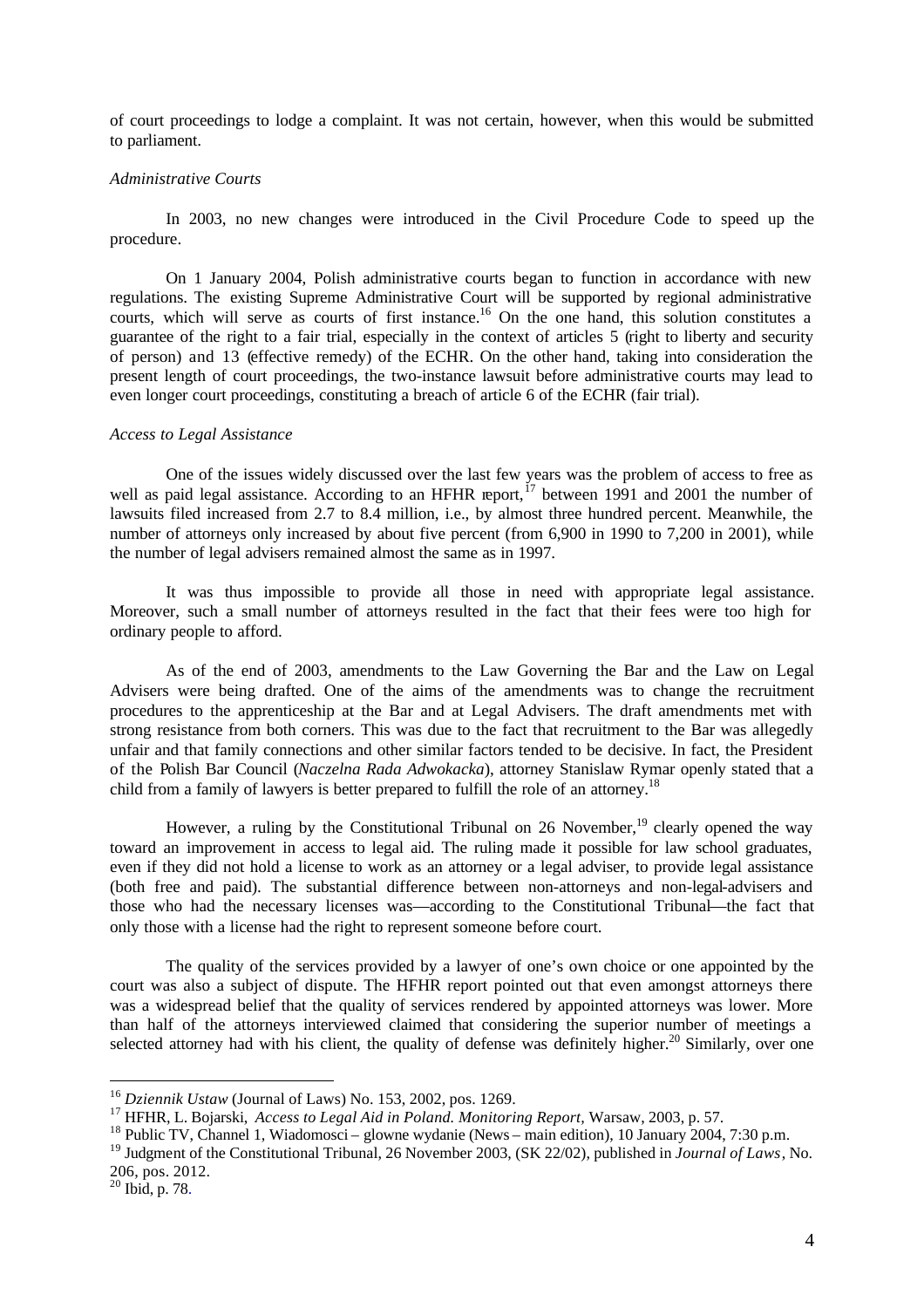third of attorneys stated that case files were studied more thoroughly by attorneys who were chosen by defendants.

The high number of cases where attorneys complained of being obliged to act as a state appointed lawyers also made clear the need to increase the number of people who could offer legal advice $^{21}$ 

One case for concern was the failure of the Bar to deal adequately with complaints of misconduct by attorneys.

• The HFHR filed a complaint to the Bar in a case in which a temporarily detained defendant complained of a lack of contact with his court-appointed attorney. The regional Bar stated that the client should "direct the question to the legislator, because it is due to the regulations of the penal procedure that the attorneys have to fulfill this unquestionably burdensome duty."<sup>22</sup>

## *Fair Trial and Length of Proceedings*

The excessively lengthy nature of proceedings was one of the most serious problems in the administration of justice in Poland.

Although court statistics<sup>23</sup> indicated that in comparison with the first half of 2002, the number of unresolved cases had decreased in the first half of 2003 (from 2,231,323 to 2,175,231, respectively), there was an increase in cases with proceedings lasting over two years, according to statistics concerning the operation of the Prosecutor's Offices.<sup>24</sup> The reason for the lengthy proceedings was mainly the lack of qualifications of many judges which was demonstrated in their inability to use procedural instruments.

• Since December and throughout 2003, HFHR monitored the case of Pawel K., a former policeman convicted of insurance fraud. Pawel K. had received 16,000 PLN ( $\epsilon$ 3,347) from the insurance company *Powszechny Zaklad Ubezpieczen* (PZU) in damages for a road accident, which—according to the court—had never happened. He was also accused of removing 62 pages from the court files when reading them in the District Court in Kamienna Góra. The court failed to adequately establish the facts and instead uncritically believed the version of the prosecution, basing the case mainly on the witness statement given by the mechanic who had repaired Pawel K's car. Later this main witness admitted to having given a false statement.<sup>25</sup> He also admitted that he had given the authorization paper to the defendant's mother who had signed the document in the name of the defendant. However, no action was taken against either the mechanic or the PZU employee who had authenticated the counterfeited document on the accident. The investigation into the complaint on the alleged misconduct by the judge was discontinued. However, the lawsuit against Pawel K. concerning his removal of the pages from the court files was still pending as of the time of writing.

 $^{21}$  Ibid, p. 76.

 $22$  Ibid, p. 125.

<sup>&</sup>lt;sup>23</sup> "Ewidencia spraw w sadach powszechnych wedlug dzialow prawa i instancyjnosci w I polroczu 2003 roku" (Record of the cases in court proceedings according to law divisions and the court instance system in the first half of 2003), at www.ms.gov.pl.

<sup>&</sup>lt;sup>24</sup> "Dzialalnosc prokuratury w I polroczu 2003 r. Analiza statystyczna" (Prosecutor's Office actions in the first half of 2003. Statistic analysis), at http://www.ms.gov.pl.

<sup>25</sup> *GW Wroclaw* (M. Maciejewski), "Widzac mnogosc bezprawia… czy policjant zostal slusznie skazany" (Seeing multitude of lawlessness... was the policeman rightly convicted?), No. 7, 7 January 2004, p. 10.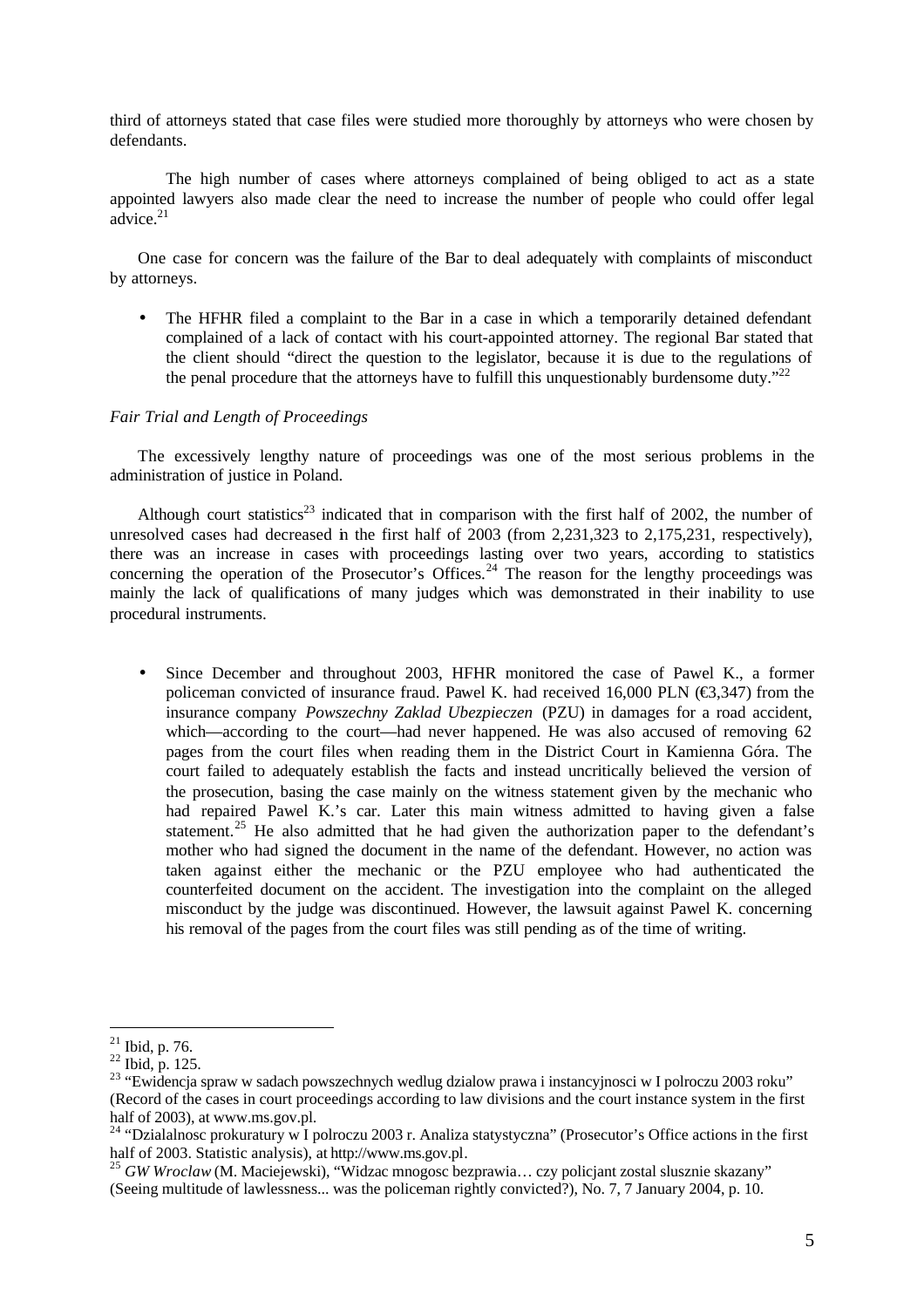# **Detainees' Rights**

 $\overline{a}$ 

#### *Temporary Detention*

A statistical analysis of the work of the Prosecutor's Office indicated that in comparison to the first half of 2002 the number of motions applying for temporary detention increased by 1.1% in the first half of the 2003. At the same time, the rate of application of this strictest preventive measure by courts increased by 0.5%. Out of 18,455 applications to place individuals in temporary detention as many as 16,812 (or 91.1%) cases were decided in favor of this measure by courts at the request of prosecutors. This indicated that an almost automatic application of temporary detention remained common practice.

Access to legal assistance for temporarily detained persons was frequently restricted. In cases in which attorneys were appointed by the court, the first contact between the lawyer and the accused often took place only during the final stage of the preliminary investigation. Another problem was that temporarily detained persons were not always informed of their right to have a court-appointed barrister early enough or not informed that it was the responsibility of the Prosecutor's Office to file an application to appoint an attorney. In the latter case the need to act promptly was of crucial importance in order to guarantee that an attorney would be summoned in time.

- Krzysztof R. was convicted by the District Court in Olsztyn and sentenced to five and a half years imprisonment. Both R.'s attorney and the defendant himself lodged an appeal. Pending appeal, R. spent over 43 months in temporary detention, until the first appeal hearing was held. Finally, as a result of HFHR intervention and due to the deteriorating health of the defendant, the Regional Court in Olsztyn overruled the temporary detention order five days before issuing a judgment upholding the previous sentence. While HFHR did not question the original sentence, it criticized heavily the excessive length of temporary detention pending appeal. <sup>26</sup>
- Marek M., the manager of the National Investment Fund, was charged with accepting a bribe "in relation to serving a public function." M. was placed in detention in January 2003. According to HFHR, his fate was characteristic as far as court and Prosecutor's Offices practices were concerned. M. had five experts carry out legal assessments into his rights under penal, economic and civil law, which proved that he could not be charged with "clerical corruption" because he was working in a private company and thus did not serve a "public function." Nevertheless, a court approved and prolonged the detention period, invoking the danger that he would commit another crime and stated that only a trial would clarify the issues. Other reasons given for his temporary detention were the threat of deception (although the evidence was already gathered), and the fact that the severe nature of the sentence "might persuade the defendant to take steps aiming to obstruct the progress of the proceedings". M.'s attorneys lodged motions to overrule the detention order on the grounds that it was necessary for the court to justify the threat of deception, otherwise every suspect could be held in preventive detention. They proposed a high bail. The court rejected this as well as the personal guarantees of four well-known people, including Wladyslaw Bartoszewski, a former foreign minister.<sup>27</sup>
- Marek W. was placed in temporary detention on 21 March 2002 on charges of having sexually abused his five-year-old daughter. The case against him was initiated after doctors had diagnosed abrasions in the area of her anus. The girl had been hospitalized with serious head injuries after Marek W.'s wife had pushed her out of the window from the third floor in September 2001. According to psychologists and sexologists, Marek W. was neither mentally

<sup>26</sup> *Kulisy* (W. Szczepanski), "Sprawiedliwosc na chorobowym" (Justice is off sick), No. 48, 28 November 2003, p. 12-13.

<sup>27</sup> *GW,* "Areszt na wszelki wypadek" (Detention just in case), No. 52, 2 March 2004, p. 6.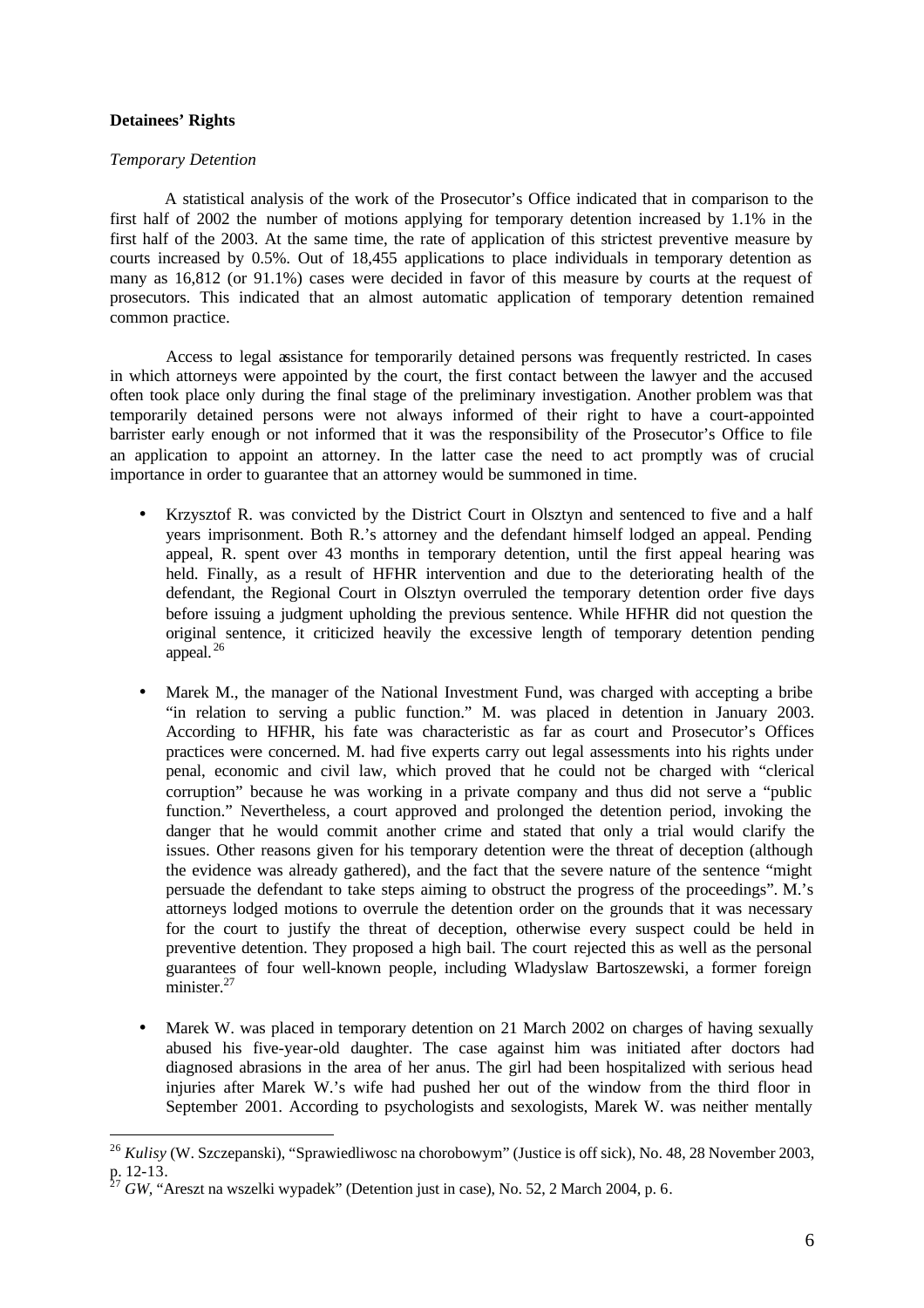ill nor did he suffer from sexual disturbances. The HFHR stated that there was no legal base to keep Marek W. in temporary detention after the 29 months he had already spent there. As a result, the court changed the preventive measure to police supervision only and he was released

#### **Torture, Ill-Treatment and Police Misconduct**

There was no effective, independent mechanism to investigate complaints filed by individuals who claimed they had been ill-treated by the police. In 2003, 36 complaints concerning abuses of power by police officers were reported to the HFHR. Seven of them concerned beatings by police officers and one illegal arrest. The rest dealt with other abuses of power.

• Andrzej S. informed HFHR that he had been beaten by two police officers in Garwolin. At his request, the District Public Prosecutor in Garwolin initiated an investigation. However, as typical in such incidents between police officers and civilians, at the same time Andrzej S. was accused of attacking the officers with the help of another man. Ten witnesses testifying before the District Court in Garwolin certified the defendant's version—while the police officers presented a completely different version. On 29 December, the court convicted Andrzej S. In a parallel case, the prosecutor terminated the initial proceedings into the alleged attack on Andrzej S. by the police officers, but the court ordered the prosecutor to proceed with investigations. It also proposed that the Prosecutor's Office reconsider the possibility of filing a lawsuit against the two police officers. The District Court in Garwolin's failure to take into account all available evidence clearly violated the right to a fair trial. The HFHR continued to monitor the Prosecutor's Office review of the investigation concerning the alleged ill-treatment of Andrzej S.

## **Prisons and Detention Centers**

As of the end of December 2003, Polish prisons and detention facilities held 79,281 people.<sup>28</sup> Since January 1999, there was a marked increase in the application of unconditional prison sentences, from approximately 54,000 in January 1999 to about 82,000 as of December 2002. This number was on the increase during 2003.

At the same time, the number of those people at large waiting for the execution of their prison sentences remained high: at 27,582 persons as of the end of 2003.

The first sentence of a report entitled *Basic Problems of the Prison System* by the Central Prison Administration (CPA)<sup>29</sup> described the prison situation as "...overpopulated and short of funds."30

One of the biggest problems in Polish prisons was overcrowding. Over the past few years the number of the prison population increased by 50%. At the same time the number of regular posts of officers in the Prison Service increased only by 1.3 %. As a result, corrections officers worked long hours, with overtime exceeding 1.6 million hours as of May 2003. The lack of personnel led to a situation in which it was impossible to ensure every inmate the rights guaranteed to him, including the right to use the telephone.

<sup>29</sup> CPA, *Centralny Zarzad Sluzby Wieziennej*

<sup>&</sup>lt;sup>28</sup> Central Prison Administration (CPA), "60,773 of them are convicted, 18,240 temporarily detained and 268 are punished by the city courts (*sady grodzkie*) because of offences." Informacja o wykonywaniu kary pozbawienia wolnosci i tymczasowego aresztowania za grudzien 2003 (Information on the execution of imprisonment and temporary detention in December 2003), p. 1.

 $30$  CPA, May, 2003, p. 5, at http://www.czsw.gov.pl.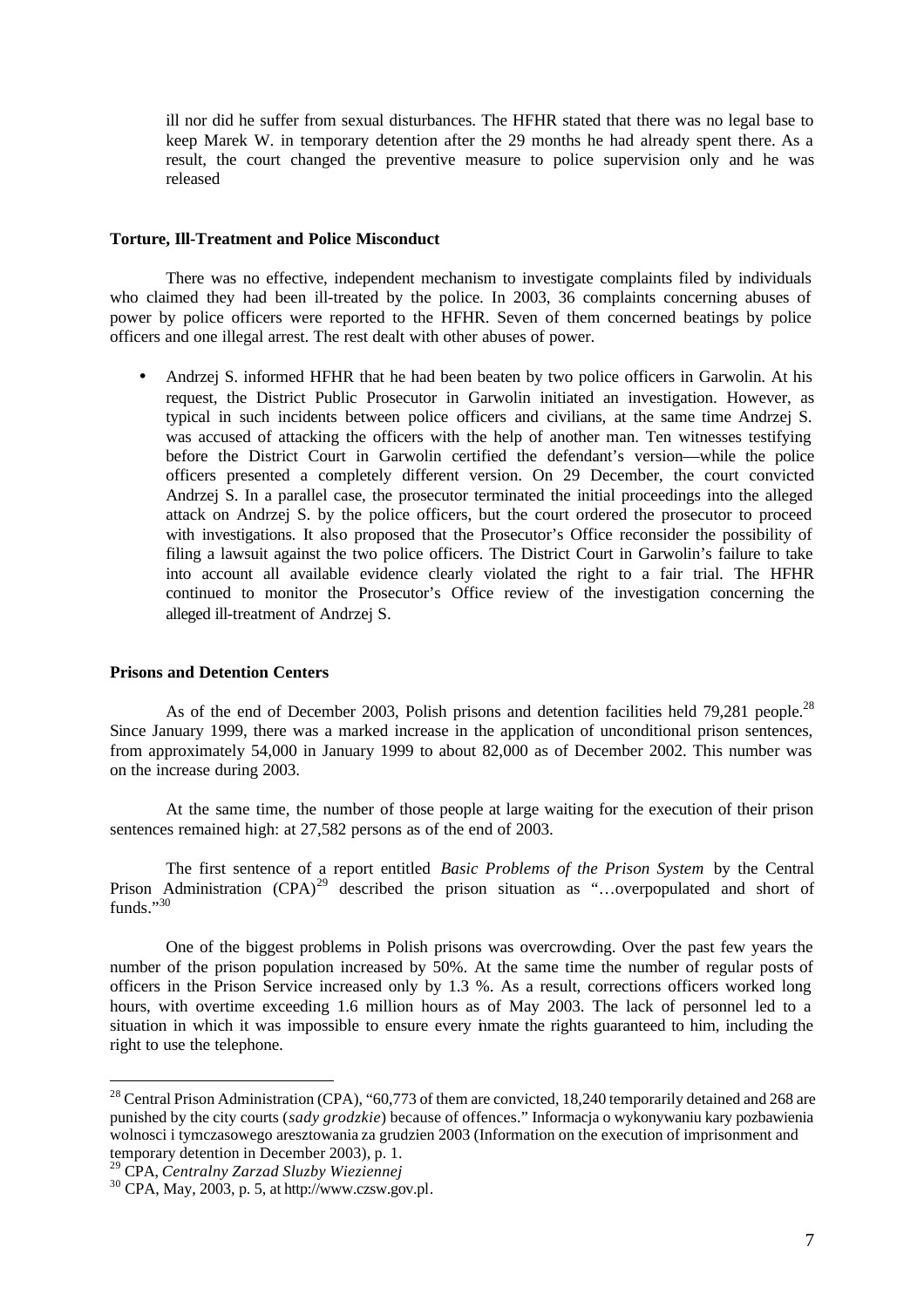In some facilities the number of prisoners exceeded the official capacity by 150%. For example, the Wronki Prison, which was visited by representatives of the HFHR in September, accommodated 1,800 inmates, which constituted almost 130% its capacity. Moreover, the official calculation was misleading: while it was based on 3 square meters per person, it also included not only cells but also the entire usable area of the prison. Thus the actual amount of space per person in each facility was even less than those recorded in the official statistics, and thus failed to meet international standards concerning the size of area per convict. In the Wronki Prison, most five-person cells housed seven prisoners. In most other prisons, even common rooms were turned into additional cells.<sup>31</sup>

The CPA report also focused attention on the increased danger caused by the spread of infectious diseases such as HIV as well as HBV and HCV hepatitis viruses.<sup>32</sup> In addition, it was estimated that about 5% of all prisoners were addicted to drugs. HFHR argued that there was a need for 80 new therapists and 10 new therapeutic wards in order to combat the problem.

The CPA report failed to mention the apparent widespread corruption amongst prison service officers. It was impossible to evaluate the exact scale of the problem as HFHR only had data on single cases. In one such case, a corrections officer smuggled a mobile phone for a dangerous criminal who used it to organize an assassination.<sup>33</sup> HFHR also frequently received information suggesting that some officers were drug dealers.

In a similar vein, there was no reliable, independent data regarding violent behavior of officers, nor was there an independent body to investigate allegations of ill-treatment: complaints were examined by the prison administration itself.

An amendment to the 1998 Executive Penal Code which came into effect in September 2003<sup>34</sup> incorporated a significant number of Ministry of Justice orders concerning the execution of imprisonment and temporary detention. Despite the fact that these provisions were supposed to comply with the Constitution, many changes were primarily influenced by economic factors: for example, the minimum wage for convicts decreased while the maximum number of working hours without additional pay increased. In addition, post-penitentiary support was cut. The amendments also included inaccurate wordings. For instance, the term "maximum security convict" was replaced by the wording "a convict likely to cause serious danger to society or serious danger to the safety of the prison facility."<sup>35</sup> Also the criteria for including convicts in this category were vague.<sup>36</sup>

HFHR received dozens of complaints from inmates. By the end of July, it had registered 11 complaints from the Wronki Prison concerning overcrowding of cells; lack of access to fresh air; inadequate lighting of cells; poor sanitary facilities; poor construction of cells (some of the five-person cells were only 120 centimeters high); lack of hygiene; excessively limited period of time to access water; insufficient and low quality food; poor conditions of visiting rooms due to overpopulation; phone call control; limited access to pay phones (caused by overcrowding); and inadequate equipment in the prison medical service. Many of the concerns were confirmed during the HFHR visit to the prison in September, including problems related to overcrowding.

<sup>&</sup>lt;sup>31</sup> Based on the unpublished HFHR report on the visit to the Wronki Prison Center, Warsaw, September 2003. <sup>32</sup> Ibid, p. 10-11.

<sup>33</sup>*GW in Krakow* (I. Danko), "Komorka raz jeszcze" (Another mobile, please), No. 119, 23 May 2001, p. 3; *GW in Krakow* (I. Danko), "Umorzona komorka" (Discontinued mobile), No. 7, 9 January 2003, p. 3.

<sup>34</sup> *Journal of Laws*, No. 142, 2003, pos. 1380.

<sup>&</sup>lt;sup>35</sup> On 31 December, there were 433 prisoners (204 temporarily detained and 229 convicted). "Information on the execution of imprisonment and temporary detention…," p. 32.

<sup>36</sup> T. Bulenda, R. Musidlowski, "Nowelizacja Kodeksu karnego wykonawczego w 2003 r. (*analiza i ocena*)" (Amendment to the Executive Penal Code in 2003, analysis and assessment), "Przeglad wieziennictwa polskiego" (Review of the Polish prison system), No. 40-41, 2003, p. 29.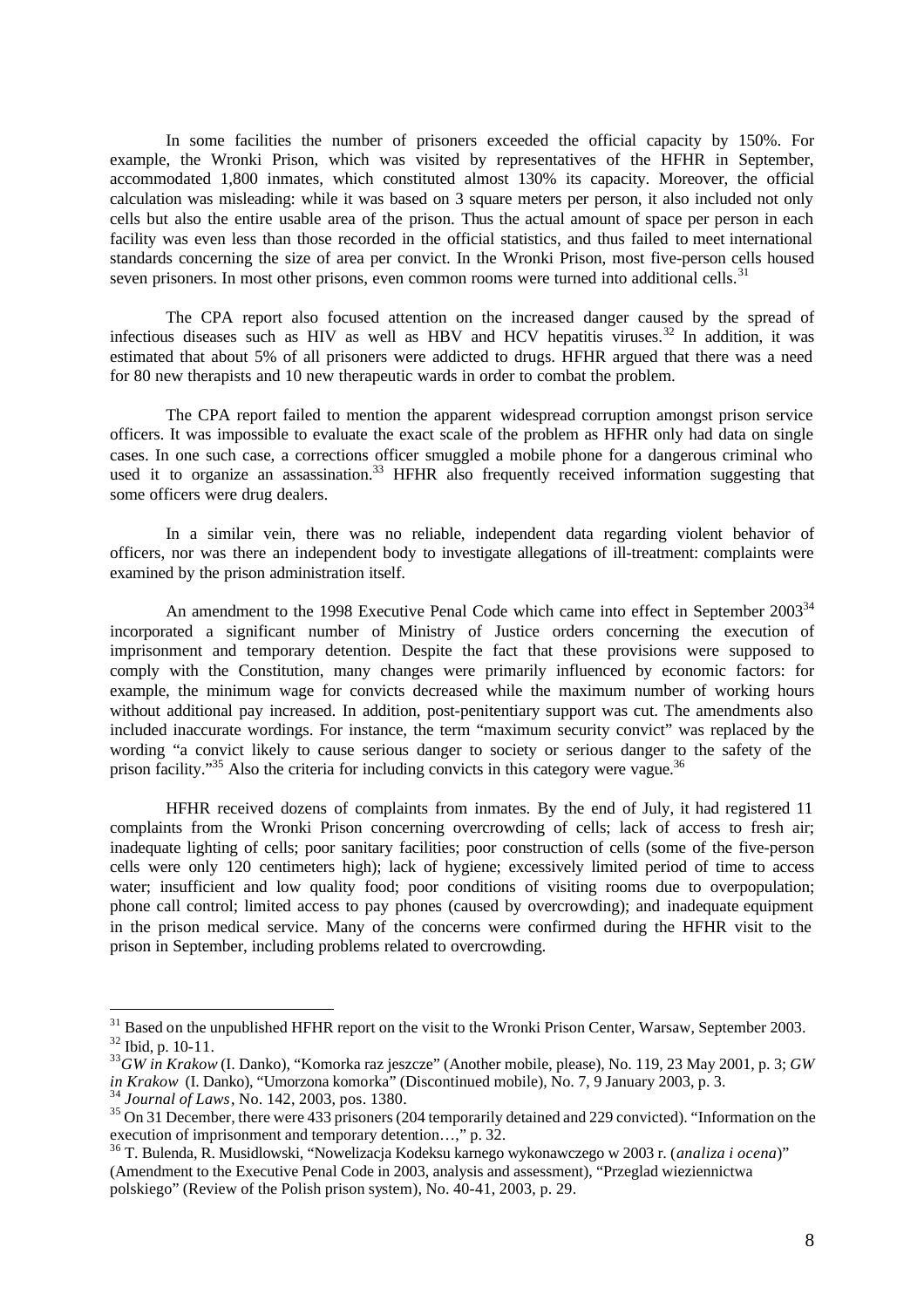During the HFHR visit to the Wronki Prison, one convict, Rajmund Z. complained of the fact that he had been refused permission to leave prison in order to visit his dying mother and to attend her funeral. He had already served 11 years of his 15-year imprisonment, which entitled him to apply for parole, but his application had been pending for more than three years. He had graduated both from primary and vocational school during his imprisonment and he was known as a good worker. Both his warden and probation officer agreed that Z. should be granted parole, a move supported also by HFHR representing Z. before the Penitentiary Court in December. The court turned down the motion on the grounds that Z. was not ready to live outside the prison walls. In relation to this case it is worth mentioning that Poland had already lost a similar case before the ECtHR.<sup>37</sup> There the court ruled that the Polish authorities had violated article 8 of the ECHR by refusing the applicant a pass to attend the funeral of his mother, and later, similarly, for the funeral of his father. The ECtHR stated that the accusations against the convict—that he was "a recidivist, which did not guarantee his return to prison"—could have been dispelled by allowing police officers to accompany him.

#### **Security Services and Right to Privacy**

One threat to human rights was the fact that various "quasi-police" services were granted increasing rights and powers, including the financial police (offices of the Treasury and treasury control offices). Several activities of the latter involving inspections of individuals' possessions threatened the right to privacy. Moreover, financial investigations, which were undertaken in order to establish the security of the property of a given company constituted a particular danger to freedom of management and were both lengthy and excessively frequent. As a result of such extensively long proceedings a company could lose its liquidity and go bankrupt even if it later turned out that it had not been involved in any irregularities.

• The most well-known case in 2003 was that of the computer company Optimus whose former owner and manager Roman Kluska was arrested on 2 July 2002. He was later released after he had paid a bail of PLN 8 million (approx.  $\bigoplus$ , 72 million). Moreover the company's property, which was worth PLN 30 million (almost  $\epsilon$ 6.5 million) was secured for future claims. Between 1998 and 2000, Optimus had equipped schools with computers. According to the interpretation of the law in force at that time, VAT exemption was only applied to those computers, which were imported. It turned out that Optimus had exported its own products to Slovakia and then, through a Slovakian company, delivered them to the Ministry of Education. The Inspector of Treasury Control in Nowy Sacz stated that Optimus had been deceiving the Treasury and ordered the company to payalmost €6.5 million. This decision was later upheld by the Treasury Chamber in Krakow, which claimed that the company's transactions had been aimed at circumventing the law. Finally, the Supreme Administrative Court overruled the decisions of both the first and second instance courts. It stated that the interpretation that VAT exemption concerned only foreign products was inadmissible.<sup>38</sup> In December 2003, penal proceedings against Optimus were terminated and Roman Kluska, who withdrew from business in 2000, considered lodging a compensation claim against the Prosecutors' Office.<sup>39</sup>

The possibility of abusing the right to privacy in the scope of free communication was made possible due to vague legal provisions. The July 2000 Telecommunications Law<sup>40</sup> indicated that telecommunications secrecy embraced not only information transferred via telecommunication and data concerning users, but also—among other things—information regarding the time of connections and all attempted contacts between particular users. However, article 67(4) provided for the possibility

<sup>37</sup> *Ploski v. Poland*, 12 November 2002. *Biuletyn Biura Rady Europy* (Bulletin of The Bureau of the Council of Europe), 1/2003.

<sup>38</sup> *GW* (M. Musial, M. Matys), "Optimustycznie", No. 274, 25 November 2003, p. 1.

<sup>39</sup> *GW,* "Szef Optimusa nie wyludzal" (Optimus chief did not con), No. 303, 31 December 2003-1January 2004, p. 17.

<sup>40</sup> *Journal of Laws*, No. 73, 2000, pos. 852.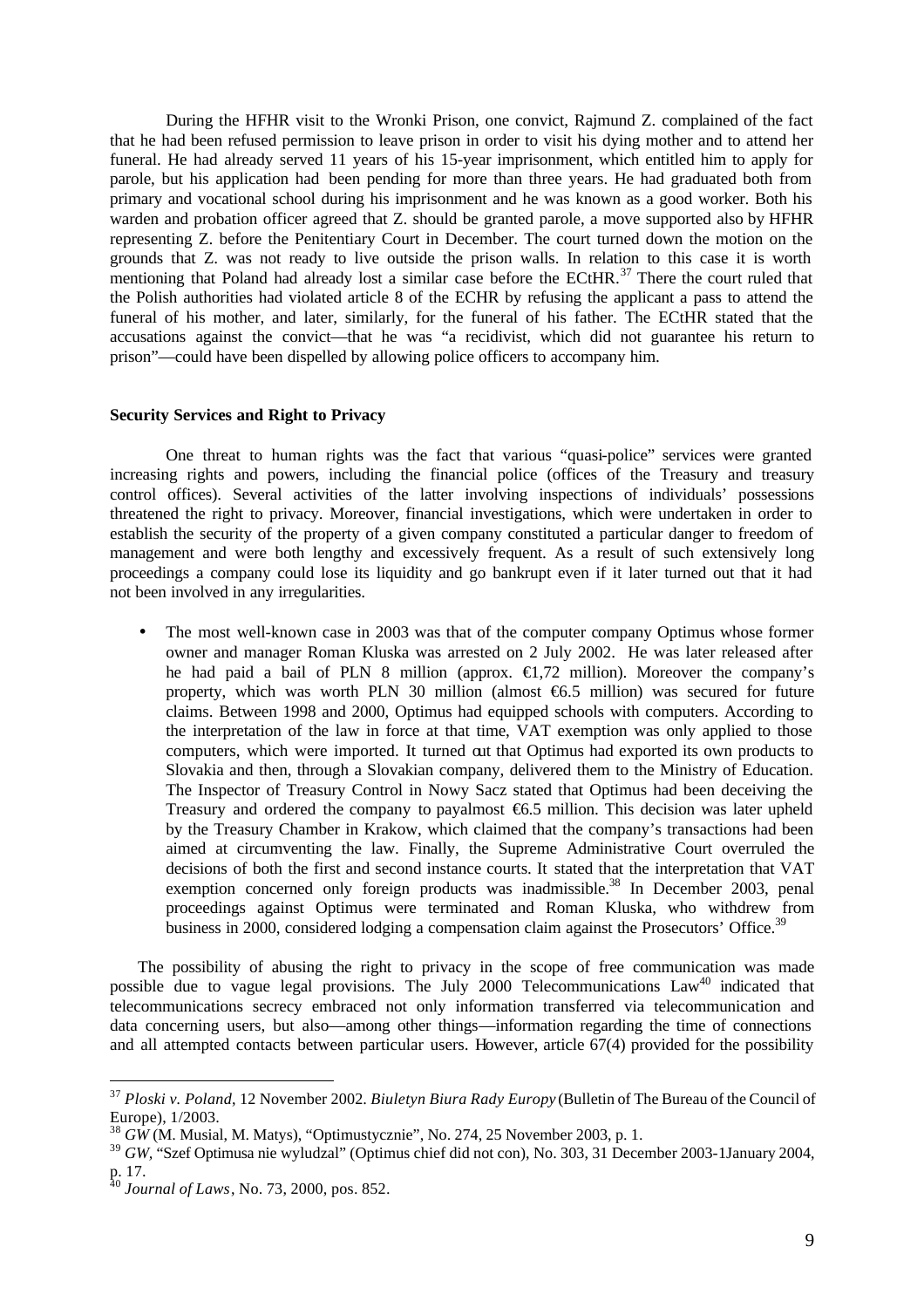for police and other similar services to infringe upon this as the provision stated that the abovementioned secrecy shall not be applicable to "information disclosed by court or prosecutor's decisions, or on the basis of separate regulations." It must be emphasized that the notion of "information" could mean any information of any character (including electronic mail or fax) transferred by wires, radio or optic waves, or by other devices using electromagnetic energy.

In November 2003, following a gradual process of weakening the right to privacy by interference of public authorities, the government submitted to parliament an amendment to the law on the protection of secret information. The amendment removes the material definition of secret information and introduces a list of 64 forms of information to be declared top secret and classified. The amendment, however, allows officers to mark any information as classified that might be "inconvenient" for them.

# **Hate Speech**

l

Several cases displayed the Prosecutors' Office reticence towards pursuing crimes, which incited hatred against various ethnic groups.<sup>41</sup>

• The Regional Prosecutor's Office discontinued legal proceedings concerning the distribution of anti-Semitic publications in the bookstore Antyk situated in a rented basement of the Roman Catholic church in Warsaw. A complaint was submitted in 2002 by the chairman of the Jewish Community in Warsaw. In July 2003, the proceedings were terminated on the grounds that the office had not found any evidence of illegal material in the six anti-Semitic publications it had examined. Some of the publications were reprints of pre-war brochures, one was written by R. Nowak, who was engaged in anti-Semitic purges in Poland in 1968. The decision of the Regional Prosecutor's Office was upheld by the District Court of Warszawa-Srodmiescie.

## **Asylum Seekers and Immigrants**

The right of Chechens to enter Polish territory was unlawfully restricted either by a refusal to permit entry or—in case of transit across the Polish territory—by a refusal on the grounds that the person possessed an insufficient amount of money to enter the country. Such actions took place on a regular basis following the attack on the theatre in Dubrovka in Moscow in the fall of 2002 and continued in 2003 as a result of a state policy stating that the issue of the internal security of the state temporarily justified such restrictions. During 2003, HFHR helped prepare appeals and complaints regarding the granting of refugee status to Chechens nationals. According to HFHR, in all cases concerning Chechen refugees, there were justified circumstances to grant asylum in accordance with article 1A (2) of the 1951 Geneva Convention.

There were also restrictions on the right to apply for refugee status. A foreigner was obliged to submit an application for asylum within two weeks of his arrival in Poland. In cases in which an asylum claim was submitted after that deadline, the Ministry of Internal Affairs and Administration refused to examine the merits of the case.

The Supreme Administrative Court upheld the argument put forward by HFHR in defending these cases that the only grounds for refusing to process an asylum application were to be found in the Geneva Convention. These cases also had an important impact on the regulation of refugee status in an amended law (2001) and finally in the new Law on Aliens (2003).

 $41$  This crime (article 256 of the Penal Code) is punishable with a fine, limitation of liberty or imprisonment of up to two years.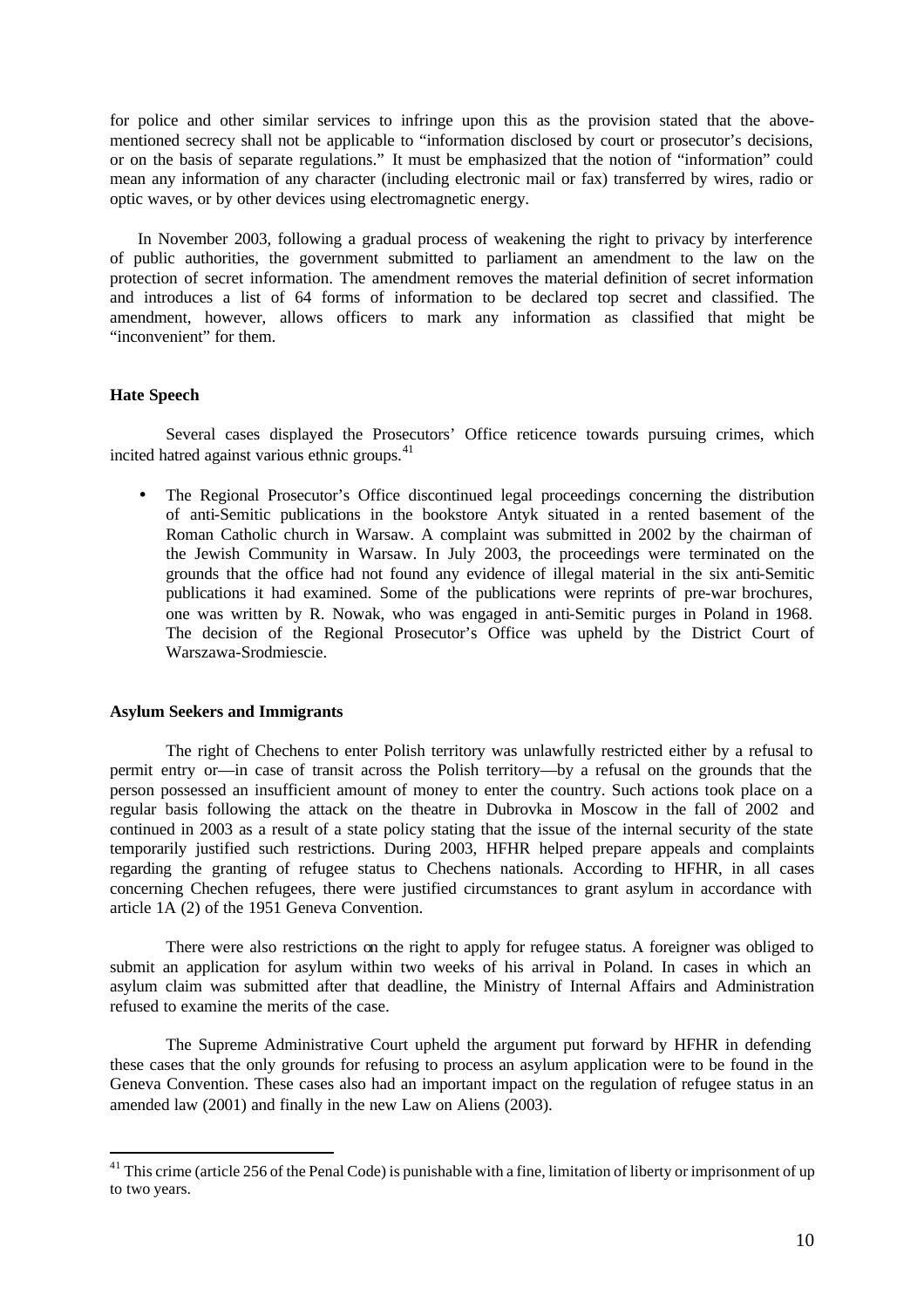On 27 November, in the case of *Shamsa v. Poland;*<sup>42</sup> the ECtHR found Poland in violation of article 5(1) of the ECHR (liberty and security of person) for holding an applicant in detention in the airport transit zone. No part of his detention was found legal.

The right of aliens to marry and form a family was restricted. In the case where a foreigner and a Polish citizen intended to marry, district registry offices demanded—although there was no such legal obligation—the presentation of a document certifying legal residence of the alien in Poland. Following an intervention made by HFHR in October, the director of the State Registries Department in the Ministry of Internal Affairs and Administration obliged the heads of registry offices to cease this practice.

#### **International Humanitarian Law**

#### *Crimes against Humanity*

In November, a law was adopted to grant the title of "veteran for fighting for the independent Poland" and social privileges to victims of communism during 1944-56. These privileges included, for example, additional pension payments and various subsidiaries. Until 2003, only Second World War veterans and victims of communism and Nazi terror were entitled to such privileges.

# **Social and Economic Rights**

In 2003 the Polish public health care system collapsed after public authorities had failed to organize a sound health care system. Corruption, incompetence and inappropriate laws resulted in a situation where the public felt menaced by the actions of public authorities.

The Constitutional Tribunal in an unprecedented judgment of 7 January 2004<sup>43</sup> declared that the entire Act on the National Health Fund *(Narodowy Fundusz Zdrowia)* was inconsistent with the Constitution. As a result, the public health care system found itself in a vacuum. Doctors did not sign contracts, and the ones signed were about to become invalid. In the Lower Silesia region, doctors threatened to close down their practices until they signed an agreement with the government—and some of them actually did. As a result, almost a million of people were deprived of health care in December.<sup>44</sup> In other health care institutions doctors threatened to start charging even those patients who benefited from social insurance. Similarly dramatic situations occurred in hospitals: many of them were so highly in debt that the motion of execution was initiated. For example, in the City Hospital in Gdynia, a court bailiff froze all hospital accounts, including funds for the payment of employees' salaries.<sup>45</sup> Other institutions—such as the Beskid Oncology Center—had no funds left in November to treat their patients.<sup>46</sup>

## **Right to Education**

 $\overline{a}$ 

No reliable data existed regarding attendance in compulsory education. It was estimated that around 2% of children, in particular between the ages of 15 and 18, did not attend school at all. Fiftythree percent of school headmasters had incomplete and outdated lists of school age children in their

 $42$  Application No. 42649/98.

<sup>43</sup> *Journal of Laws 2004,* K 14/03, No. 5, pos. 37.

<sup>44</sup> *Katowice,* J. Watola, "Slaskie poradnie nadal zamkniete" (Silesian clinics still closed), in *GW,* No. 4, 5 January 2004, p. 4.

<sup>45</sup> "Dramatyczna sytuacja Szpitala Miejskiego w Gdyni" (Dramatic situation of City Hospital in Gdynia), in *GW,* No. 27, 2 February 2004, p. 2.

<sup>46</sup> M. Czyzewski, "Dramatyczna sytuacja w Beskidzkim Centrum Onkologii" (Dramatic situation in Beskid Onkology Center), in *GW,* No. 274, 27 November 2003, p. 3.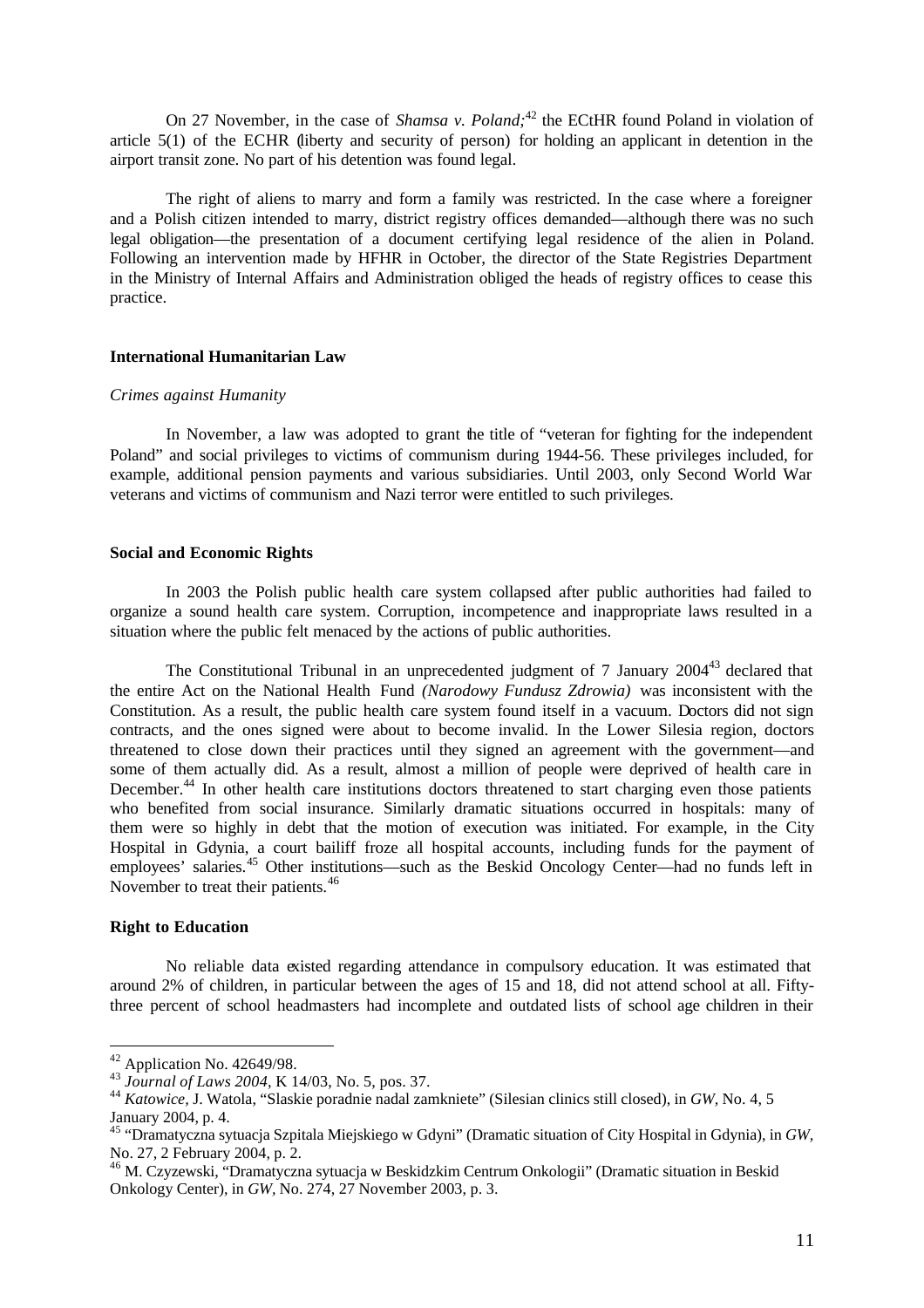region. This laxity in keeping adequate records raised serous doubts about the accuracy of the data presented in the government report on the implementation of the UN Convention on the Rights of the Child in Poland, which claimed that only 0.04% of school age children did not attend school.<sup>47</sup>

An HFHR report published in 2002 documented poor physical conditions in a number of school buildings selected on an ad hoc basis. As many as 80% of headmasters who were interviewed viewed renovation as a matter of priority. 20-30% of the buildings required major renovations and around 2% of the monitored buildings constituted a threat to the safety of the students. Although the act on the system of education obliged the organs running the schools to take care of the physical state of the school buildings, one third of the councils did not initiate any education outlays in 2001. In addition, almost 60% of all grammar schools in question had too many students in relation to their maximum capacity.

Proposals to change the law regarding a more specific definition of the obligation to study as well as its implementation were not addressed. Moreover, the education system, like the public health system, lacked funding.

## **Corruption**

 $\overline{a}$ 

According to a report by the NGO Transparency International, Poland was number 64 in the Corruption Perceptions Index<sup>48</sup> (previously Poland was number 46, number one being the least corrupt country).

In 2003, the most important case regarding corruption by public authorities in Poland was the so-called "Rywin-gate" case.<sup>49</sup>

• Lew Rywin and some high ranking officials close to the prime minister were charged with trying to push through the parliament a bill on radio and television that would have been profitable to his own media group, and forcing of the *Gazeta Wyborcza* newspaper to offer money to the Alliance of Democratic Left party. The profit offered to *Gazeta Wyborcza* would have been a convenient provision of the law, allowing the newspaper to buy the largest private television channel Polsat. As of the end of 2003, the Investigative Commission of the Lower House of Parliament began drafting the final report on the "Rywin-gate" case. Fifty-one witnesses had been heard, including Prime Minister Leszek Miller and the chief of his political office, Aleksandra Jakubowska. President A. Kwasniewski testified before the prosecutor but evaded examination before the commission, even though his conduct was also at question. The investigation and the preparation of the bill of indictment by the Prosecutor's Office ended at the beginning of December. This was followed by the beginning of a criminal lawsuit where the defendant, Lew Rywin, was accused of paid favoritism. Despite strong evidence, the Prosecutor's Office did not decide to bring charges against a group of leftist politicians (the so-called "group wielding power").

Among other cases that had not been solved as of the end of 2003 was that of the former Vice-Minister of Internal Affairs and Administration Zbigniew S., who had allegedly passed on information of a planned secret service operation against criminals in Starachowice, who had connections with local authorities. This information had allegedly been forwarded by S. to his colleague and head of the Alliance of The Democratic Left (*Sojusz Lewicy Demokratycznej,* SLD) in the Swietokrzyski region, Henryk D. From this source, the information allegedly went on to the governor of Starachowice, who

<sup>47</sup> HFHR, *Prawo do nauki. Raport z monitoringu* (Right to education. Monitoring report), Warsaw, 2003, p. 125- 126.

<sup>48</sup> Transparency International, *Corruption Perceptions Index*, 7 October 2003, p. 4, at www.transparency.pl.

<sup>49</sup> IHF, *Human Rights in the OSCE Region: Europe, Central Asia and North America. Report 2003 (Events of 2002),*pp. 297-298, at http://www.ihf-hr.org/documents/doc\_summary.php?sec\_id=3&d\_id=1322.